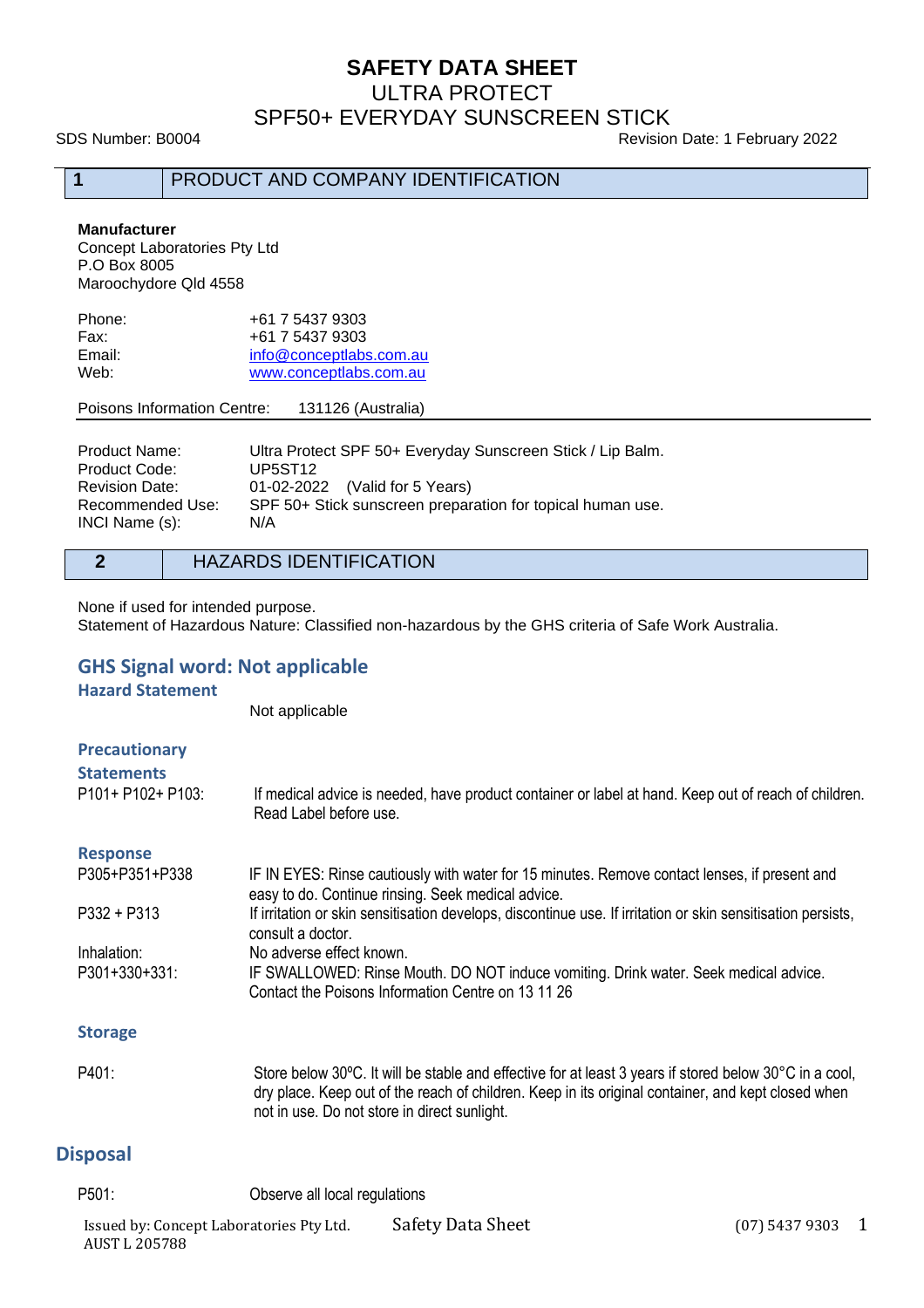# **SAFETY DATA SHEET**

ULTRA PROTECT

## SPF50+ EVERYDAY SUNSCREEN STICK

SDS Number: B0004 **Revision Date: 1 February 2022** 

| $\overline{3}$                            | <b>COMPOSITION / INFORMATION ON INGREDIENTS</b>                                                              |                                                                     |                                                    |
|-------------------------------------------|--------------------------------------------------------------------------------------------------------------|---------------------------------------------------------------------|----------------------------------------------------|
| <b>ACTIVES</b>                            | Ingredients:<br>Homosalate<br>Octocrylene<br>Octyl Salicylate<br>Butyl Methoxydibenzoylmethane<br>Oxybenzone | CAS#<br>118-56-9<br>6197-30-4<br>118-60-5<br>70356-09-1<br>131-57-7 | $%$ (w/w)<br>10.00<br>8.00<br>5.00<br>4.00<br>2.00 |
| <b>PRESERVATIVES</b><br><b>EXCIPIENTS</b> | Nil<br>Non Hazardous                                                                                         | N/A                                                                 | To 100%                                            |

## **4** FIRST AID MEASURES

| Inhalation:             | Not normally required, no adverse affect known.                                                                                                                                                                                |
|-------------------------|--------------------------------------------------------------------------------------------------------------------------------------------------------------------------------------------------------------------------------|
| <b>Skin Contact:</b>    | Not normally required, if so, rinse skin or shower with water.                                                                                                                                                                 |
|                         | If irritation or skin sensation develops discontinue use.                                                                                                                                                                      |
|                         | If irritation or skin sensation persists, consult a doctor.                                                                                                                                                                    |
| <b>Eye Contact:</b>     | Immediately flush eyes with large amounts of water for at least 15 minutes, lifting                                                                                                                                            |
|                         | eyelids occasionally to facilitate irrigation. Seek Medical Advice.                                                                                                                                                            |
| Ingestion:              | DO NOT induce vomiting. Drink plenty of water. Rinse mouth thoroughly with water until no taste<br>remains. If poisoning occurs seek medical attention immediately. For advice, contact Poisons<br>Information Centre: 131126. |
| <b>Additional info:</b> | In case of discomfort or irritation discontinue use. If necessary consult a physician.<br>Advice to doctor: Treat symptomatically.                                                                                             |

# **5** FIRE FIGHTING MEASURES

| Hazchem Code:                       | None allocated |
|-------------------------------------|----------------|
| <b>Extinguishing</b>                |                |
| Media:                              | N/A            |
| Hazardous                           |                |
| <b>Decomposition</b>                |                |
| <b>Products:</b>                    | N/A            |
| <b>Advice for Firefighters: N/A</b> |                |

### **6** ACCIDENTAL RELEASE MEASURES

| Emergency        |                                                                                                           |
|------------------|-----------------------------------------------------------------------------------------------------------|
| Procedure:       | N/A                                                                                                       |
| Environmental    |                                                                                                           |
| precautions:     | N/A                                                                                                       |
| Spills/Clean up: | This product is sold in small packages therefore the accidental release is not usually cause for concern. |
|                  | Slippery when spilled. Collect and dispose of spilled material per local regulations. Wash away any       |
|                  | remnants with warm water and detergent.                                                                   |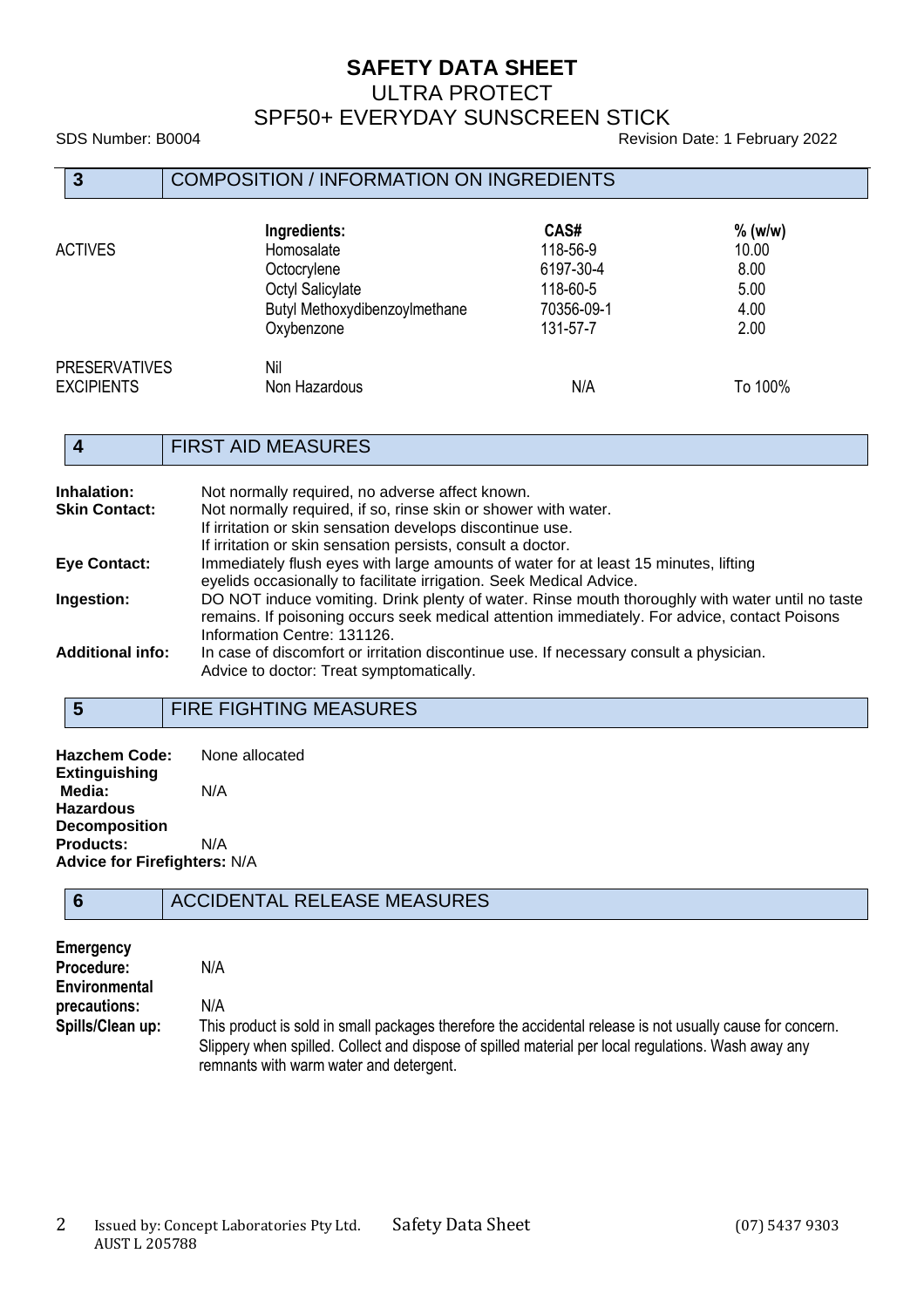# **SAFETY DATA SHEET** ULTRA PROTECT SPF50+ EVERYDAY SUNSCREEN STICK

SDS Number: B0004 Revision Date: 1 February 2022

#### **7** HANDLING AND STORAGE

**Handling**

**Precautions:** Avoid contact with eyes and ingestion. If mold has formed, do not use, dispose in garbage. **Storage:** Store in cool, dry, well-ventilated area. Store below 30◦C. Product is not defined as a dangerous good. It will be stable and effective for at least 3 years if stored below 30°C in a cool, dry place out of the reach of children it its original container, and kept closed when not in use. Do not store in direct sunlight. Handle with care and avoid spillage on the floor (slippage).

# **8** EXPOSURE CONTROL/PERSONAL PROTECTION

**Exposure Controls:** Not required

**Engineering Controls:** Not required.

**Personal Protection:** Keep out of reach of children. Avoid contact with eyes. Discontinue use if irritation or skin sensitisation develops. Seek medical advice if skin sensitisation persists.

## **9** PHYSICAL AND CHEMICAL PROPERTIES

| Physical State @20 <sup>°C</sup> | Solid Balm      | Spec. Gravity:      | 0.855-0.985 |
|----------------------------------|-----------------|---------------------|-------------|
| <b>Appearance/Colour:</b>        | Ivory to Yellow | <b>Viscosity:</b>   | N/A         |
| <b>Water Solubility:</b>         | Not Soluble     | pH:                 | N/A         |
| <b>Melting/Boiling Point:</b>    | 100°C           | <b>Flash Point:</b> | N/A         |
| <b>Reactivity:</b>               |                 |                     |             |

**10** STABILITY AND REACTIVITY

| <b>Chemical Stability:</b><br><b>Conditions to Avoid:</b> | Product is stable under normal conditions of use.<br>High temperatures (store below 30°C) and direct sunlight.<br>Protect against physical damage. |
|-----------------------------------------------------------|----------------------------------------------------------------------------------------------------------------------------------------------------|
| <b>Hazardous</b>                                          |                                                                                                                                                    |
| <b>Decomposition:</b>                                     | N/A                                                                                                                                                |
| <b>Hazardous Reactions:</b>                               | Will not occur.                                                                                                                                    |

# **11** TOXOLOGICAL INFORMATION

#### **HEALTH EFFECTS**

**Ingestion:** No Data available. Considered an unlikely route of entry in commercial/industrial environments. **Eye Irritation** May cause eye irritation. Avoid contact with eyes. **Skin Irritation:** May cause skin irritation, however this product has been shown NOT to illicit an irritative response when tested on human subjects during SPF testing. **Inhalation:** None Known. **Skin sensitisation: None Known. Chronic Health Effects:** No data available on long term effects of this product.